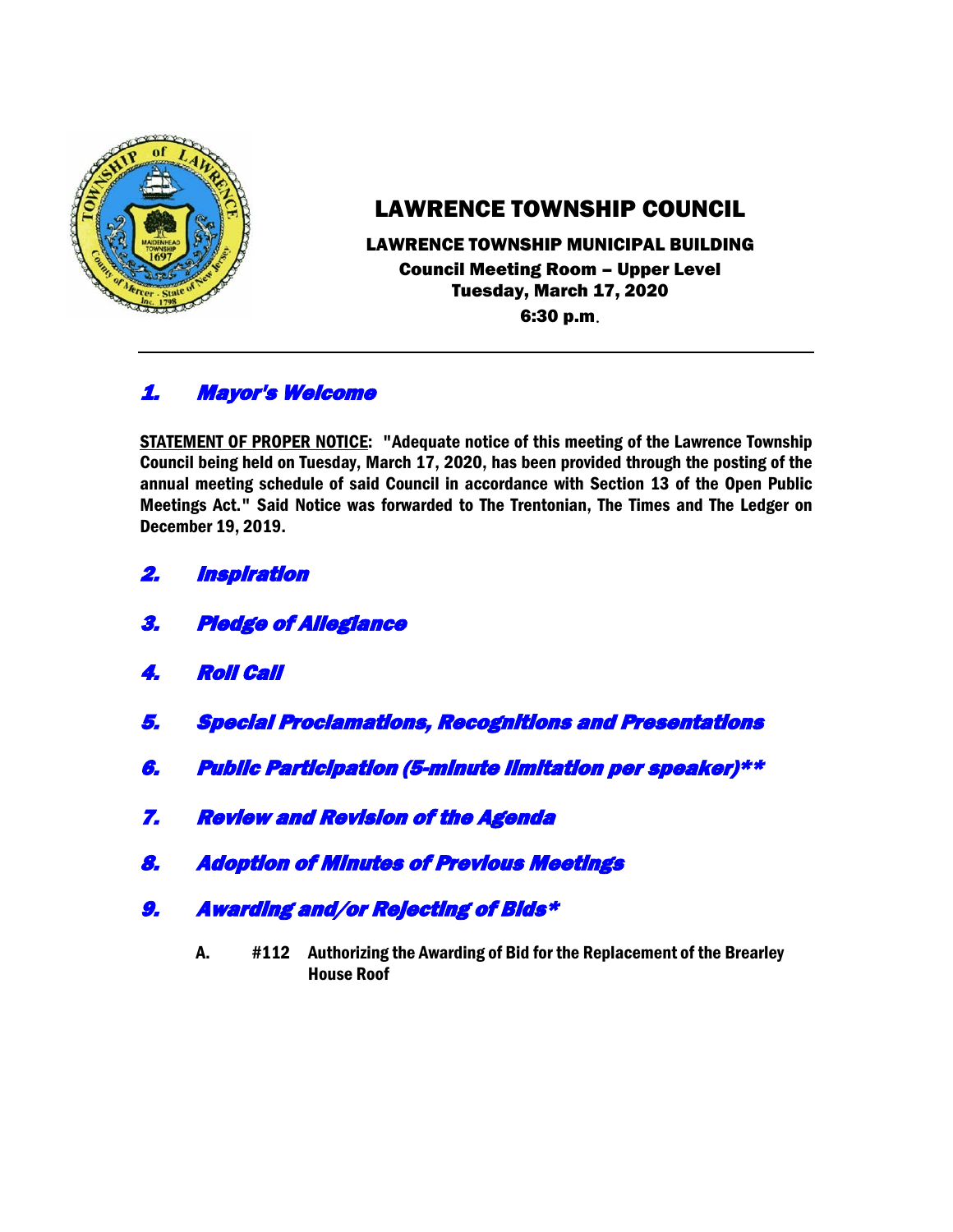### 10. Introduction of Ordinances**\*\***

- A. Ordinance No. 2357-20 ORDINANCE PROVIDING FOR SIDEWALK IMPROVEMENTS IN AND BY THE TOWNSHIP OF LAWRENCE, IN THE COUNTY OF MERCER, NEW JERSEY7, APROPRITING \$89,389.25 THEREFOR AND DIRECTING THE SPECIAL ASSESSMENT OF THE COST THEREOF
- B. Ordinance No. 2358-20 AN ORDINANCE AMENDING CHAPTER 435 OF THE LAWRENCE TOWNSHIP ADMINISTRTIVE CODE ENTITLED 'MOTOR VEHICLES AND TRAFFIC' – Handicapped Parking
- C. Ordinance No. 2359-20 ORDINANCE TO EXCEED THE MUNICIPAL BUDGET APPROPRIATION LIMITS AND TO ESTABLISH A CAP BANK FOR THE TOWNSHIP OF LAWRENCE, COUNTY OF MERCER

## 11. Adoption of Ordinances\*

### 12. Manager's Report

- A. #104 Authorizing the Open Space Tax Rate for 2020
- B. #105 Authorizing Self-Examination of the 2020 Municipal Budget
- C. #106 Introduction of the 2020 Municipal Budget
- 13. Attorney's Report
- 14. Clerk's Report
- 15. Unfinished Business
- 16. New Business
- 17. Public Participation (3-minute limitation per speaker) \*\*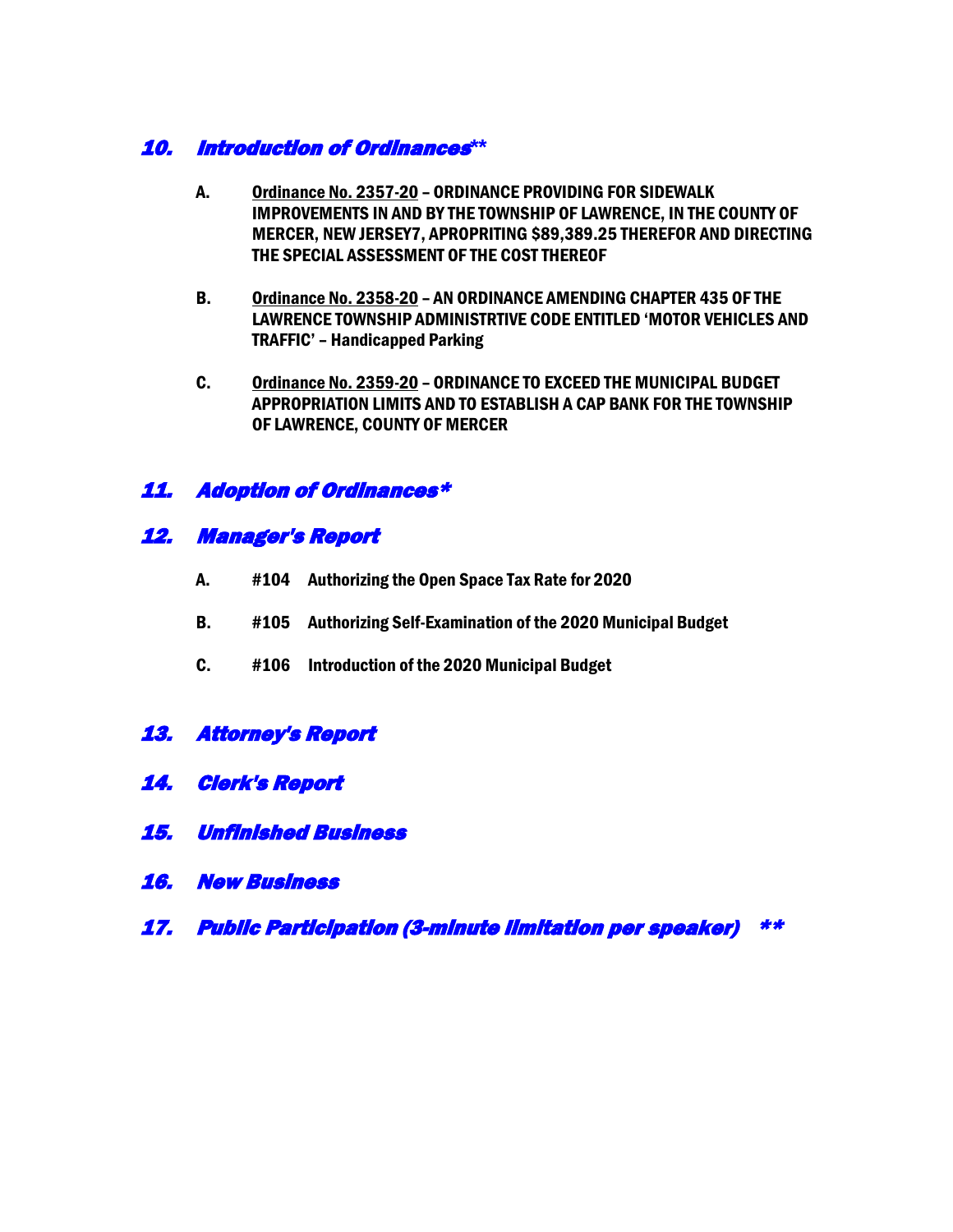## 18. Resolutions

#### A. Bond Acceptance

#### B. Bond Release

- 1) #115 Authorizing Release of Performance Bond for Lennar, SP-06/16
- 2) #119 Authorizing Release of Grading/Soil Stabilization Bond for 40 Carter Road

#### C. Escrow Release

- 1) #116 Authorizing Release of Escrow for Dunkin Donuts, SP-13/04
- 2) #117 Authorizing Release of Escrow for PSE&G, SP-06/15
- 3) #118 Authorizing Release of Escrow for PSE&G, SP—12/15

#### D. Refunds

1) #114 Authorizing Recreation Fee Refunds

#### E. Special Items of Revenue

#### F. Professional Services Agreements

- 1) #107 Authorizing a Professional Services Agreement for Consultant Services on the Historic Preservation Plan Element
- 2) #109 Authorizing a Professional Services Agreement for Engineering Services for the Colonial Lakelands Development Roadway Improvements

### G. Grants

1) #111 Authorizing a Grant Application for Drunk Driving Enforcement

#### H. Miscellaneous

- 1) #108 Authorizing an Agreement with the New Jersey Board of Public Utilities for the Purchase of an Electric Vehicle
- 2) #110 Authorizing an Appointment to the Historic Preservation Advisory Committee
- 3) #113 Authorizing the Transfer of 2019 Current Fund Appropriations
- 4) #120 Authorizing Renewal of 911 Emergency Dispatch Services
- 5) #121 Authorizing Amending the Temporary 2020 Budget
- 6) Authorizing a Closed Session of Council Immediately Following the Regular Meeting, if required

## 19. Council Initiatives & Liaison Reports

### 20. Written Communications